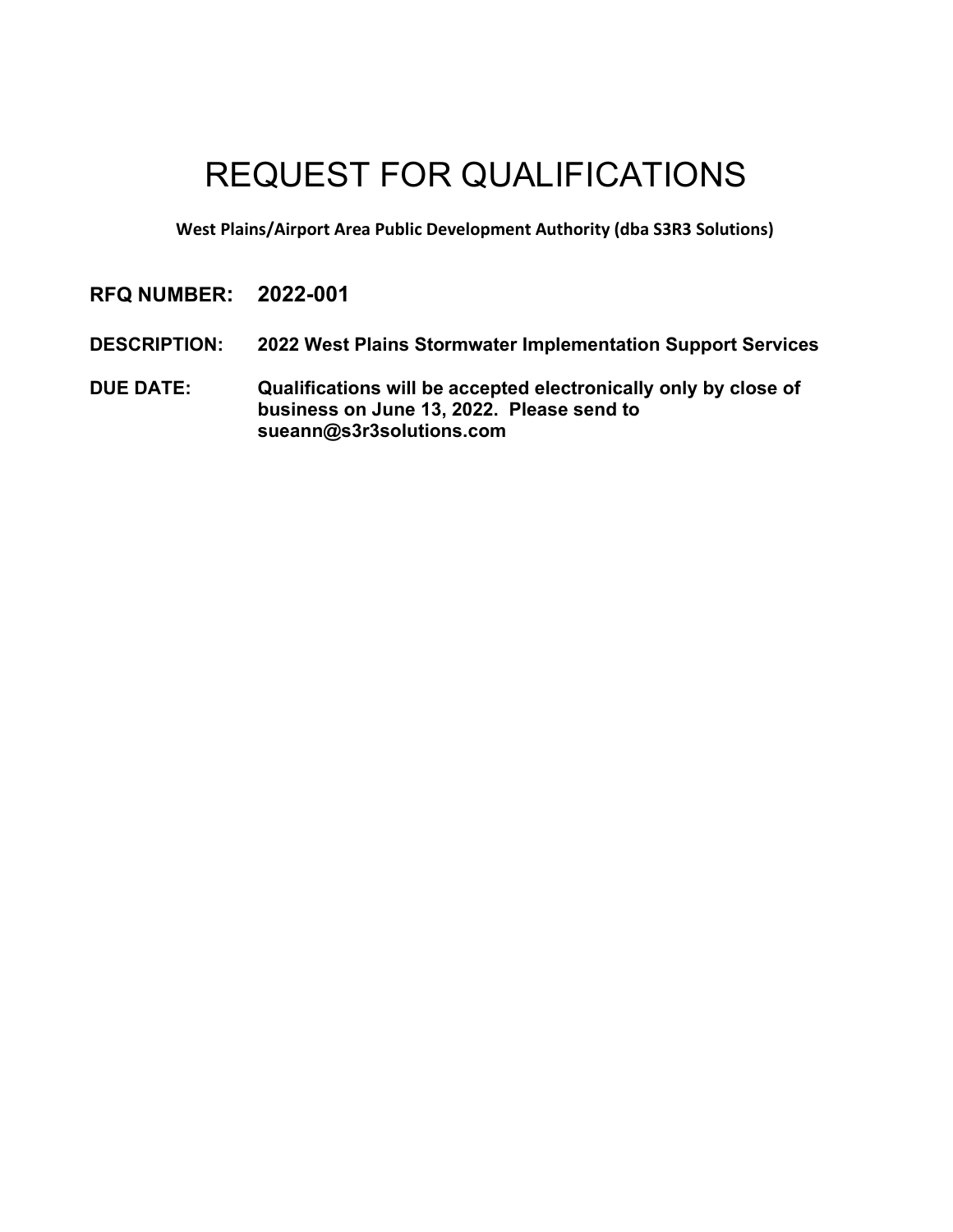## **TABLE OF CONTENTS**

| $\mathbf 1$ . |     |  |  |  |  |
|---------------|-----|--|--|--|--|
|               | 1.1 |  |  |  |  |
|               | 1.2 |  |  |  |  |
|               | 1.3 |  |  |  |  |
|               | 1.4 |  |  |  |  |
|               | 1.5 |  |  |  |  |
|               | 1.6 |  |  |  |  |
|               |     |  |  |  |  |
| 2.            |     |  |  |  |  |
| 3.            |     |  |  |  |  |
|               | 3.1 |  |  |  |  |
|               | 3.2 |  |  |  |  |
|               | 3.3 |  |  |  |  |
|               | 3.4 |  |  |  |  |
|               | 3.5 |  |  |  |  |
|               | 3.6 |  |  |  |  |
|               | 3.7 |  |  |  |  |
|               | 3.8 |  |  |  |  |
|               | 3.9 |  |  |  |  |
|               |     |  |  |  |  |
|               |     |  |  |  |  |
|               |     |  |  |  |  |
|               |     |  |  |  |  |
| 4.            |     |  |  |  |  |
|               | 4.1 |  |  |  |  |
|               | 4.2 |  |  |  |  |
|               | 4.3 |  |  |  |  |
|               | 4.4 |  |  |  |  |
|               |     |  |  |  |  |
| 5.            |     |  |  |  |  |
|               | 5.1 |  |  |  |  |
|               | 5.2 |  |  |  |  |
|               | 5.3 |  |  |  |  |
|               | 5.4 |  |  |  |  |
|               | 5.5 |  |  |  |  |
|               | 5.6 |  |  |  |  |
|               | 5.7 |  |  |  |  |
| 6.            |     |  |  |  |  |
|               | 6.1 |  |  |  |  |
|               |     |  |  |  |  |
|               | 6.2 |  |  |  |  |
|               | 6.3 |  |  |  |  |
|               | 6.4 |  |  |  |  |
|               | 6.5 |  |  |  |  |
|               | 6.6 |  |  |  |  |
|               | 6.7 |  |  |  |  |
| 7.            |     |  |  |  |  |
|               |     |  |  |  |  |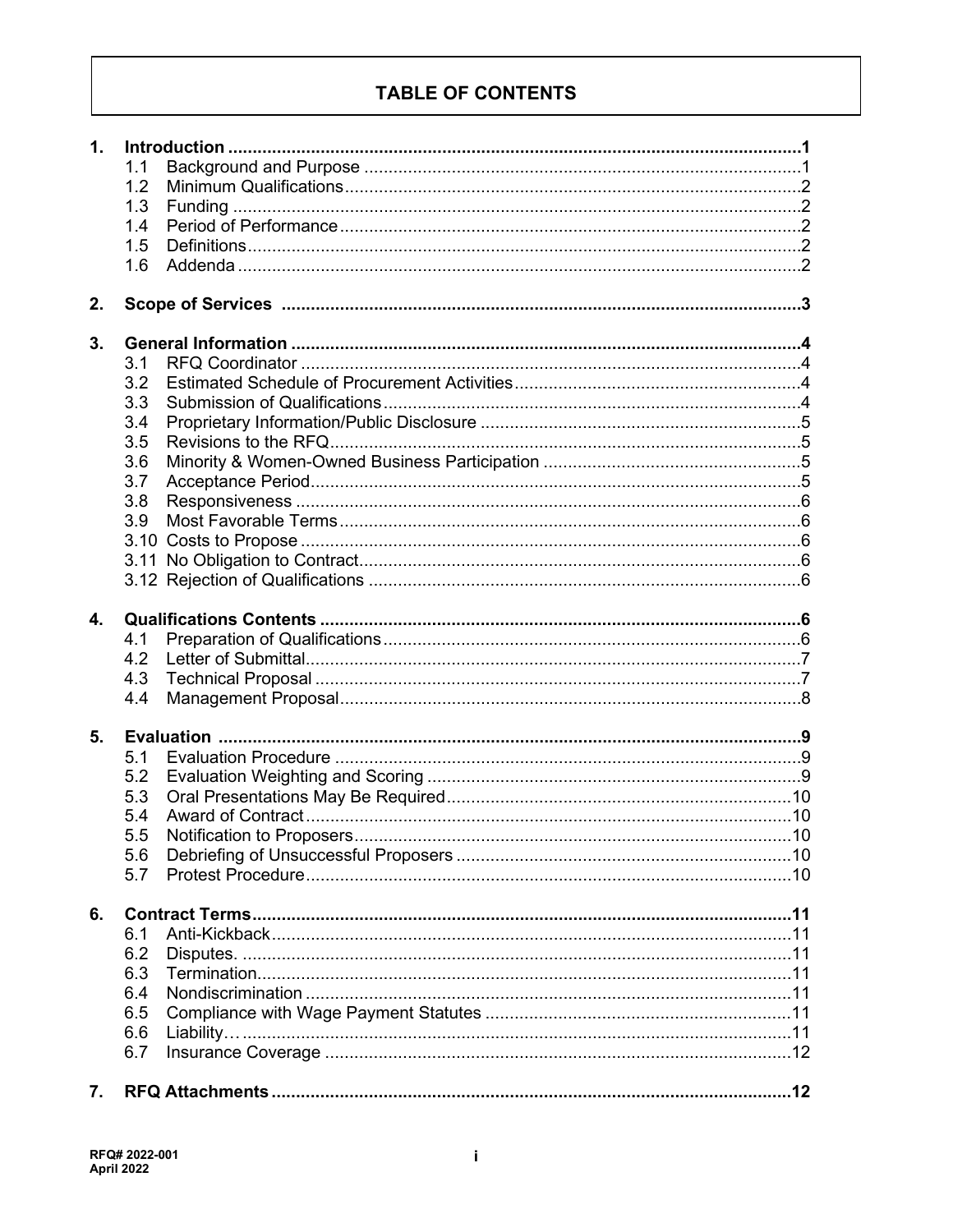## **1. INTRODUCTION**

## **1.1 BACKGROUND AND PURPOSE**

S3R3 Solutions is initiating this Request for Qualifications (RFQ) to solicit Qualifications from Firms interested in participating on a project to provide professional services.

S3R3 was formed in July 2017 to promote economic prosperity in the Spokane region which includes completing studies and infrastructure projects within the PDA boundary. Generally flat topography, high groundwater and shallow basalt within the area make on-site treatment and infiltration challenging and a disadvantage for development.

The *Stormwater Management Plan (SMP) for the West Plains Planning Area* (URS and Brown and Caldwell, 2003) was completed by Spokane County's Stormwater Utility to analyze the challenges with stormwater. This planning document was prepared in 3 phases: phase 1 characterized existing conditions and problems; phase 2 sized potential structural alternatives; phase 3 involved public participation to develop stormwater management measures and implementation strategies. The work of the SMP identified specific development management measures and recommended an infiltration facility in the paleo-channel or ancestral drainage way north of the Airport.

Osborn Consulting completed the West Plains Stormwater Study in 2021. The study modeled stormwater runoff within the PDA boundary and surrounding contributed areas and developed a Capital Improvement Plan to regionally treat and dispose of stormwater. The plan includes four regional stormwater infiltration basins and one detention pond. The regional facilities and conveyance systems are estimated to be \$150 million.

This implementation project is intended to:

- Develop a strategic implementation strategy for design, funding and construction of the regional facilities and conveyance;
- Evaluate opportunities to leverage transportation improvements into the phasing and construction of conveyance;
- Identify, apply, and receive grant funding through the local jurisdictions, state, federal and other applicable funding sources;
- Act as the owners representative for additional geotechnical investigation of the paleo channels to support regional facilities;
- Value engineer the regional stormwater capital improvement plan;
- Act as owner's representative for the final design phase of the regional stormwater capital improvement plan;
- Other strategic initiatives to further the implementation of the stormwater CIP;
- Coordinate with jurisdictions on items such as operations and maintenance.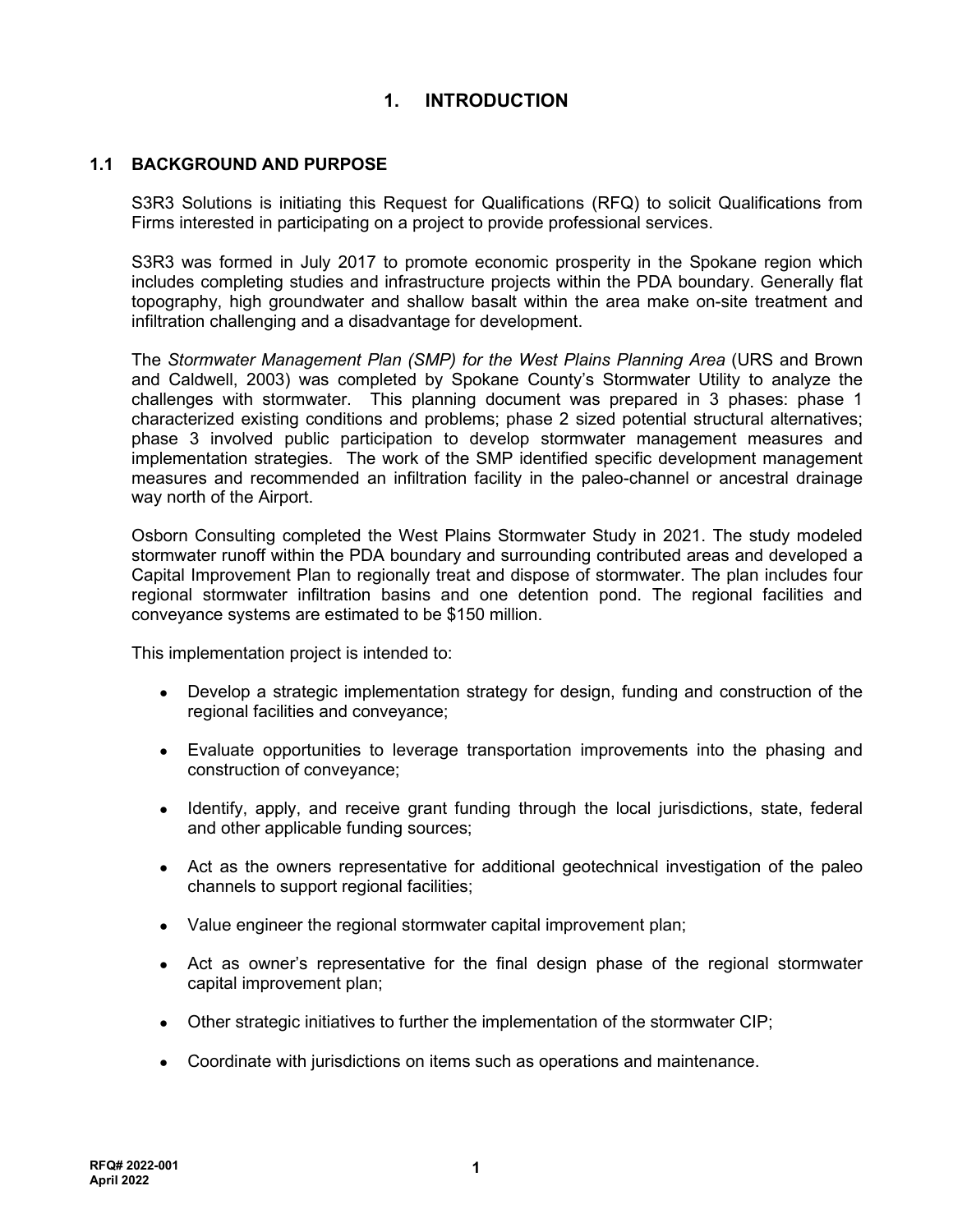## **1.2 MINIMUM QUALIFICATIONS**

The Firm must be licensed to do business in the State of Washington. The Firm must have [5] years of experience in hydrogeology, stormwater management, civil design and grant writing.

## **1.3 FUNDING**

Any contract awarded as a result of this procurement is contingent upon the availability of funding.

## **1.4 PERIOD OF PERFORMANCE**

The period of performance of any contract resulting from this RFQ is tentatively scheduled to begin on or about June, 2022 and to end June 2025, unless extended by mutual agreement of the parties to continued initiatives underway.

## **1.5 DEFINITIONS**

Definitions for the purposes of this RFQ include:

**PDA** - West Plains Airport Area Public Development Authority, a Washington State corporation, the agency issuing this RFQ.

**S3R3** - West Plains Airport Area Public Development Authority, a Washington State corporation, the agency issuing this RFQ.

**City** – The City of Spokane, a Washington State municipal corporation, an agency assisting the PDA during this study.

**County**- Spokane County, a Washington State municipal corporation, an agency assisting the PDA during this study.

**Firm or Consultant** – Individual or company whose Qualifications have been accepted by the PDA and is awarded a fully executed, written contract.

**Qualifications** – A formal offer submitted in response to this solicitation**.** 

**Proposer** - Individual or Firm submitting Qualifications in order to attain a contract with the PDA.

**Request for Qualifications (RFQ)** – Formal procurement document in which a service or need is identified but no specific method to achieve it has been chosen. The purpose of an RFQ is to permit the consultant community to provide qualifications for evaluation.

## **1.6 ADDENDA**

**Proposers shall maintain an active email on file with S3R3. S3R3 shall email the Proposers any Addenda or other additional information that may be necessary regarding this Request for Qualifications.**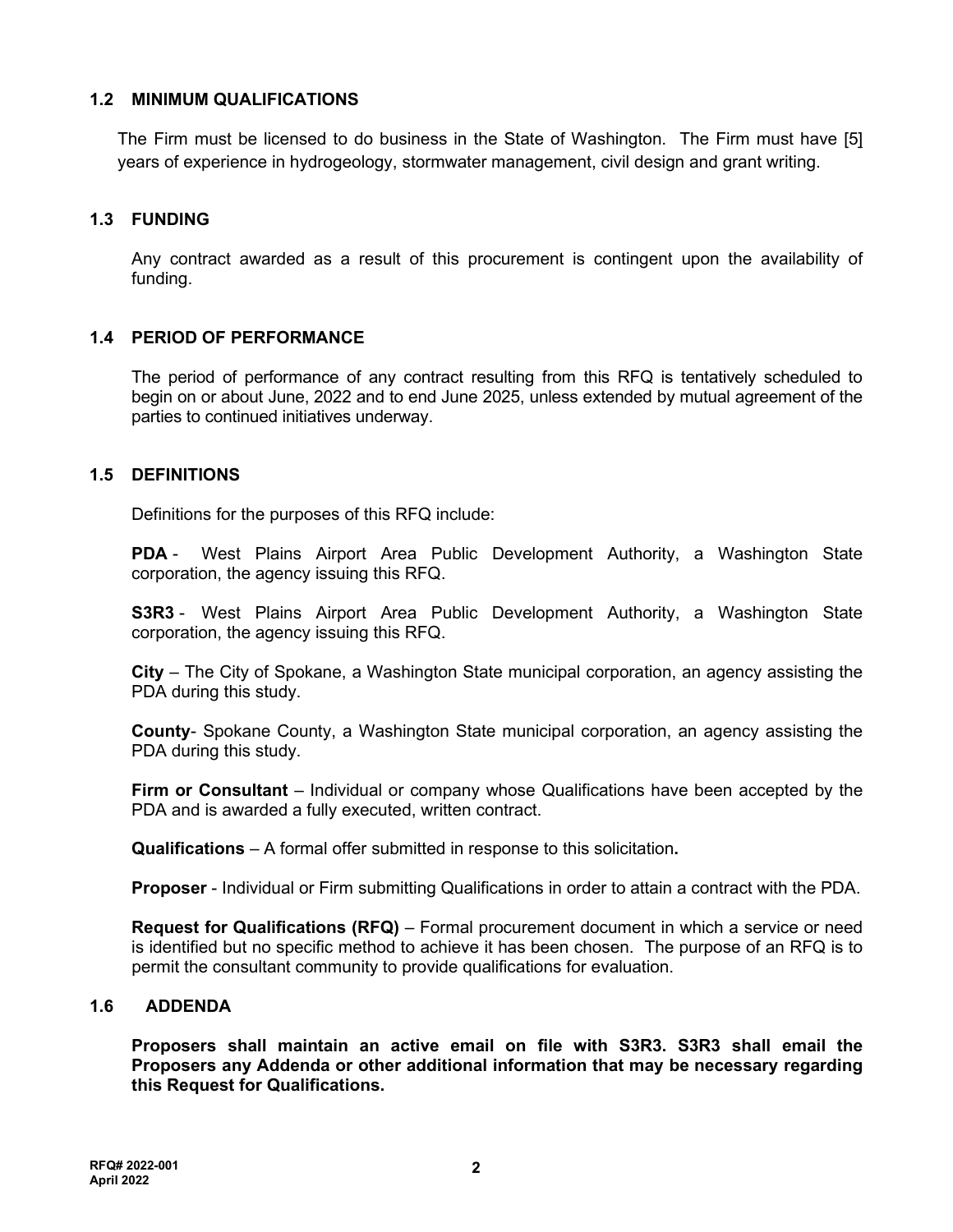## **2. SCOPE OF SERVICES**

Assist S3R3 with implementation of the Capital Improvement Program developed by Osborn Consulting for the West Plains. The study has identified four regional infiltration facilities and one detention pond to capture and dispose of stormwater runoff.

The West Plains is currently the fastest growing industrial area in Washington State. Current developments require approximately 12 to 30% of the site area for use in stormwater treatment and disposal. FCS Consulting has determined a 3.19:1 benefit to cost ratio as justification for the construction, operations, and maintenance of a regional stormwater facility.

Capital Improvements are anticipated to be incorporated into the new transportation infrastructure planned for the West Plains. S3R3 is currently completing the West Plains Transportation Plan which will develop a framework for the future transportation network and project priorities in the West Plains. This project will be completed toward the end of 2023 and will inform decision on the phasing of the stormwater infiltration facilities.

S3R3 is currently working with the City of Spokane and Spokane County to include the West Plains Stormwater Capital Improvement Program into the jurisdictions six-year plans. The Stormwater Study was partially funded through an Interlocal Agreement with the City, County and S3R3.

The Stormwater Study included an analysis by FCS to evaluate funding options for the \$150 million capital project and operations and maintenance. Funding was anticipated to come from the City of Spokane, Spokane County, S3R3 Solutions, the State of Washington, the Federal Government, stormwater fees, and general facilities charges. A summary table can be found in the final report.

The selected consultant will work with S3R3 to develop a strategic plan to implement the CIP including, phasing of the project, geotechnical investigations, final design, funding, construction and O&M.

The duration of the implementation project will be dependent on the success of the consultant and progress of the project.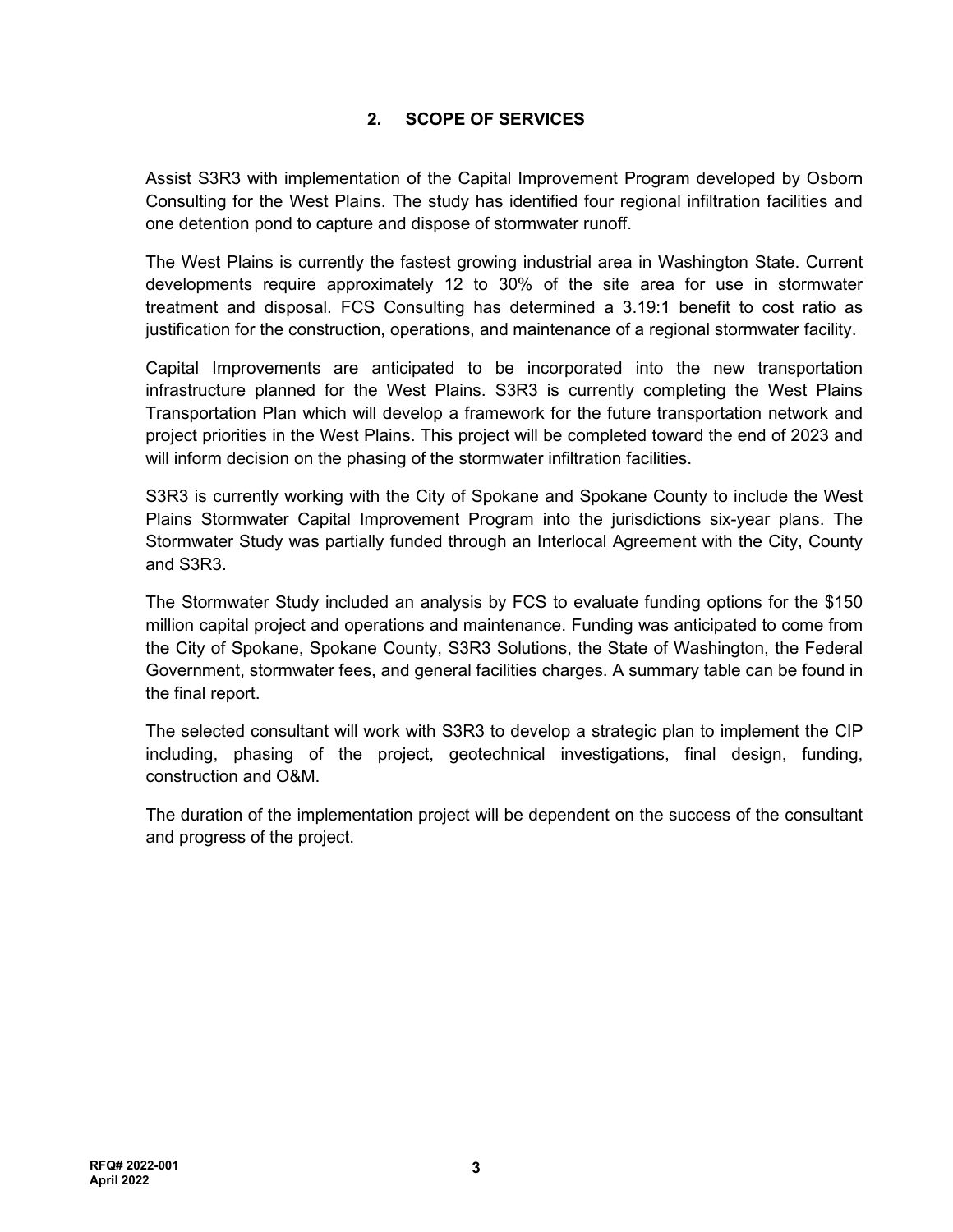## **3. GENERAL INFORMATION**

## **3.1 RFQ COORDINATOR**

S3R3 is the sole point of contact for this procurement. All communication between the Proposer and S3R3 upon receipt of this RFQ shall be as follows:

| Name                  | Karen Corkins                       |
|-----------------------|-------------------------------------|
| Address               | 7106 W Will D Alton Lane Suite 103A |
| City, State, Zip Code | Spokane, WA 99224                   |
| <b>Phone Number</b>   | (509) 381-3885                      |
| E-Mail Address        | Karen@S3R3Solutions.com             |

Any other communication will be considered unofficial and non-binding on S3R3. Firms are to rely on written statements issued by Addendum. Communication directed to parties other than S3R3 may result in disqualification of the Firm.

## **3.2 ESTIMATED SCHEDULE OF PROCUREMENT ACTIVITIES**

| <b>Issue Request for Qualifications</b>             | May 16, 2022            |
|-----------------------------------------------------|-------------------------|
| Question and answer period                          | May 16 - June 3, 2022   |
| Last date for RFQ questions requiring an Addendum   | June 3, 2022            |
| <b>Qualifications due</b>                           | June 13, 2022           |
| <b>Evaluate Qualifications</b>                      | June 13 - 17, 2022      |
| Conduct oral interviews with finalists, if required | June 22, 2022           |
| Negotiate contract                                  | June 27 to July 8, 2022 |
| PDA Board approval of contract                      | July 14, 2022           |
| Begin contract work                                 | July 15, 2022           |

S3R3 reserves the right to revise the above schedule.

## **3.3 SUBMISSION OF QUALIFICATIONS**

#### A. SUBMISSION OF QUALIFICATIONS Submit one (1) reproducible electronic copy (via email only) of the Qualifications to:

 S3R3 Solutions C/O Project Manager sueann@s3r3solutions.com

Do not split up electronic Qualifications copy into more than 4 electronic documents. Uploading multiple electronic documents can be labor intensive and viewing Qualifications copy as a whole during evaluation may be more difficult.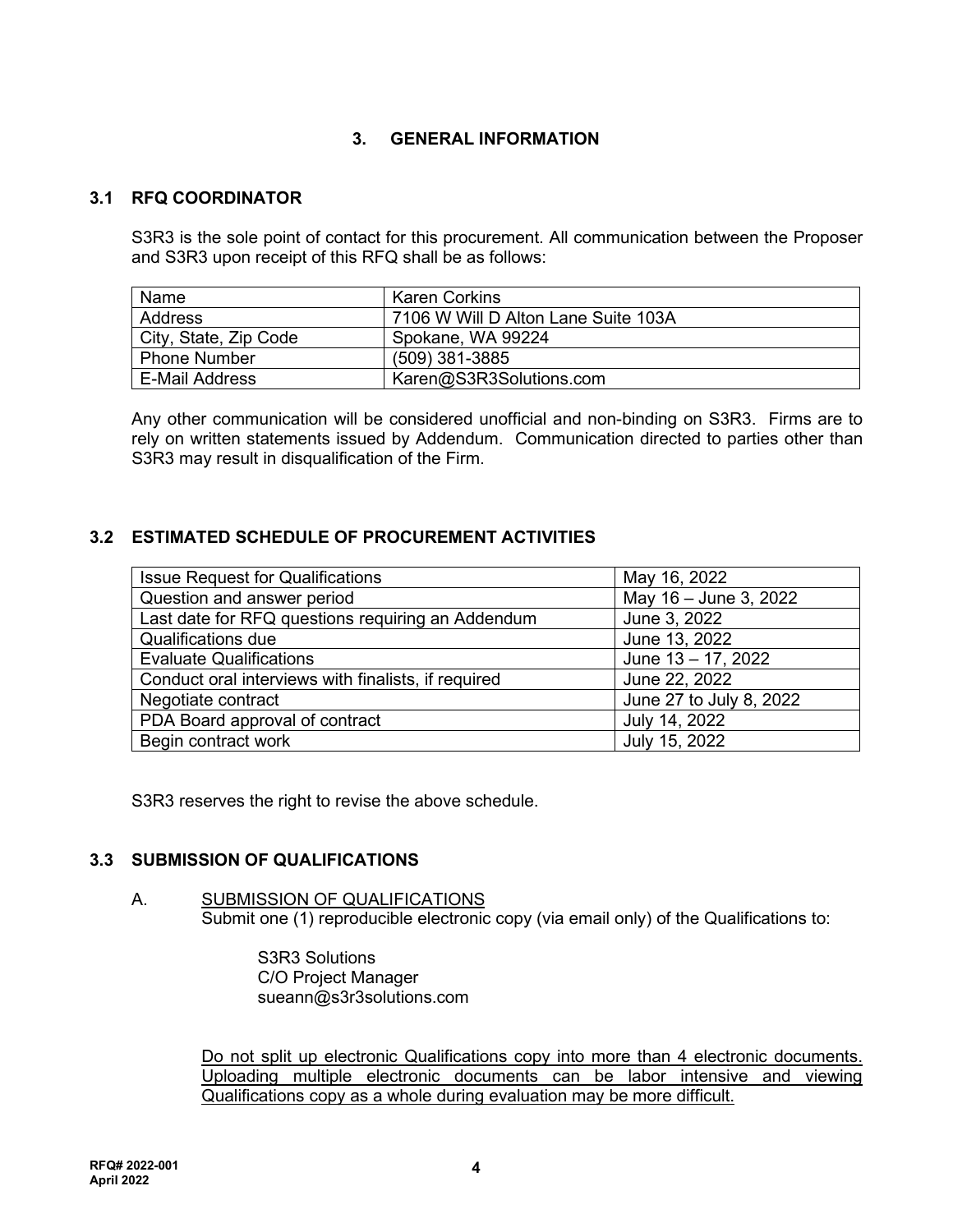## B. DUE DATE

It is the responsibility of the Proposer to be sure its Qualifications are sent sufficiently ahead of time to be received no later than 5:00 PM local time on June 13, 2022. Please note that the office is not staffed consistency.

## **3.4 PROPRIETARY INFORMATION / PUBLIC DISCLOSURE**

Materials submitted in response to this competitive procurement shall become the property of S3R3.

All received Qualifications shall remain confidential until the award of contract recommendation has been filed with the applicable S3R3 Board action. Thereafter, the Qualifications shall be deemed public records as defined in RCW 42.56, "Public Records."

Any information in the Qualifications that the Proposer desires to claim as proprietary and thus exempt from disclosure under the provisions of existing state law, shall be clearly designated. Each page claimed to be exempt from disclosure must be clearly identified by the word "Confidential" printed on it. Marking the entire Statement of Qualifications exempt from disclosure will not be honored.

S3R3 will consider a Proposer's request for exemption from disclosure; however, S3R3 will decide predicated upon state law and regulations. If any information is marked as proprietary in the Qualifications, it will not be made available until the affected Proposer has been given an opportunity to seek a court injunction against the requested disclosure.

All requests for information must be directed to S3R3.

## **3.5 REVISIONS TO THE RFQ**

In the event it becomes necessary to revise any part of this RFQ or provide any other pertinent information, it shall be noticed as an addendum to the RFQ and emailed to the Proposers.

S3R3 also reserves the right to cancel or reissue the RFQ in whole or in part, prior to final award of a contract.

#### **3.6 MINORITY & WOMEN-OWNED BUSINESS PARTICIPATION**

S3R3 encourages participation in all of its contracts by Firms certified by the Washington State Office of Minority and Women's Business Enterprises (OMWBE). Proposers may contact OMWBE at (360)753-9693 to obtain information on certified Firms.

## **3.7 ACCEPTANCE PERIOD**

Qualifications shall remain in effect for forty-five (45) days for acceptance by S3R3 from the due date for receipt of Qualifications.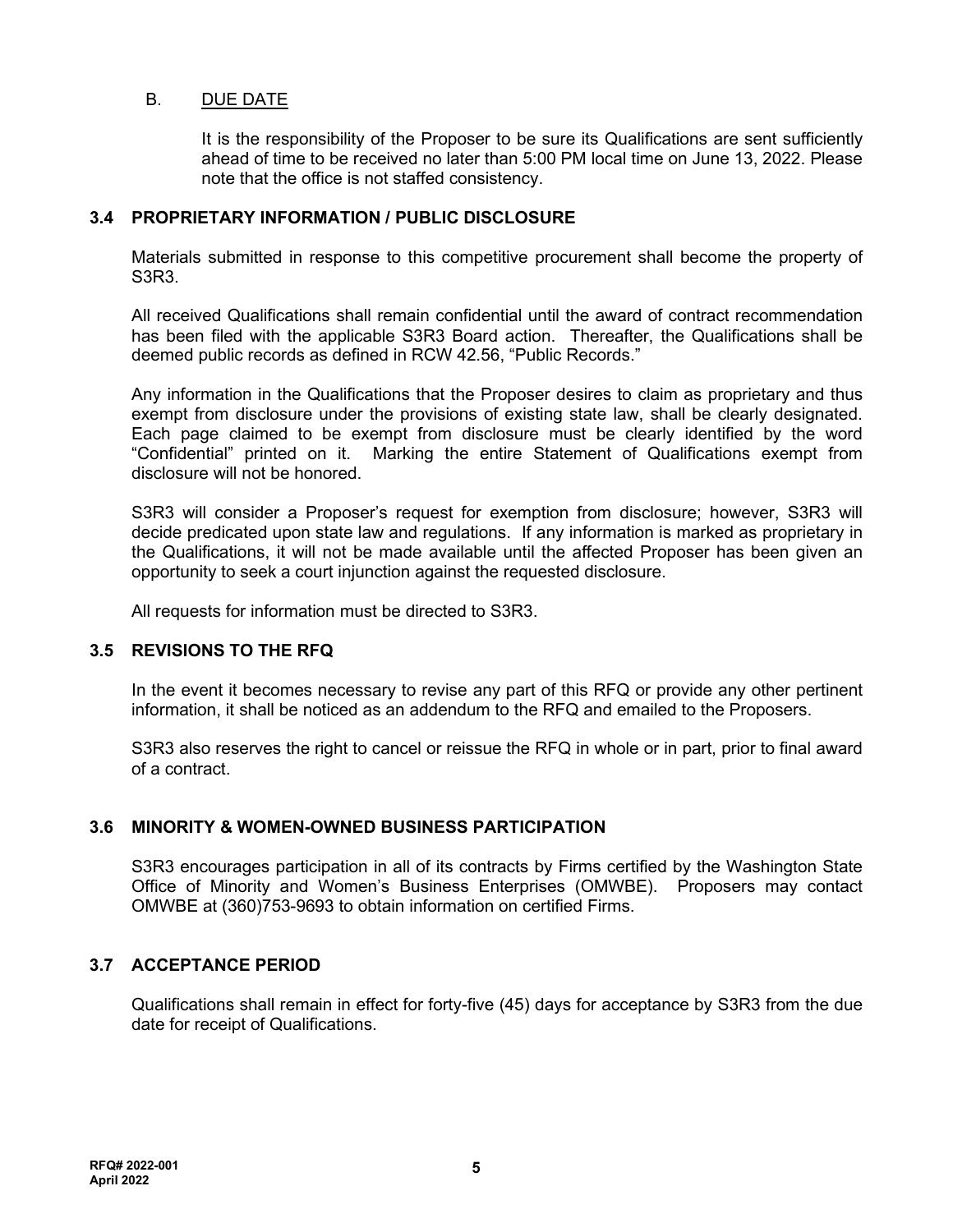## **3.8 RESPONSIVENESS**

The Proposer is specifically notified that failure to comply with any part of the RFQ may result in rejection of its Qualifications as non-responsive.

S3R3 also reserves the right, however, at its sole discretion to waive minor administrative irregularities.

#### **3.9 MOST FAVORABLE TERMS**

S3R3 reserves the right to make an award without further discussion of the Qualifications submitted. Therefore, the Qualifications should be submitted initially with the most favorable terms that can be proposed. There will be no best and final offer procedure. S3R3 reserves the right to contact a Proposer for clarification of its Qualifications.

The Proposer should be prepared to accept this RFQ for incorporation into a contract resulting from this RFQ. Contract negotiations may incorporate some or all of the Qualifications.

#### **3.10 COSTS TO PROPOSE**

S3R3 will not be liable for any costs incurred by the Proposer in preparation of a Statement of Qualifications submitted in response to this RFQ, in conduct of a presentation, or any other activities related to responding to this RFQ.

## **3.11 NO OBLIGATION TO CONTRACT**

This RFQ does not obligate S3R3 to contract for services specified herein.

#### **3.12 REJECTION OF QUALIFICATIONS**

S3R3 reserves the right at its sole discretion to reject any and all Qualifications received without penalty and to not issue a contract as a result of this RFQ.

## **4. QUALIFICATIONS CONTENTS**

#### **4.1 PREPARATION OF QUALIFICATIONS**

QUALIFICATIONS SHOULD BE LIMITED TO 20 PAGES **in length, single sided, 11-point font. Divider or tab sheets must be void of project specifics related to the Qualifications.** The letter of submittal, cover/end or divider sheets, resumes, and insurance certificate will not be included in the page count limitation. The major sections of the Qualifications are to be submitted in the order noted below:

- 1. Letter of Submittal.
- 2. Technical Proposal.
- 3. Management Proposal.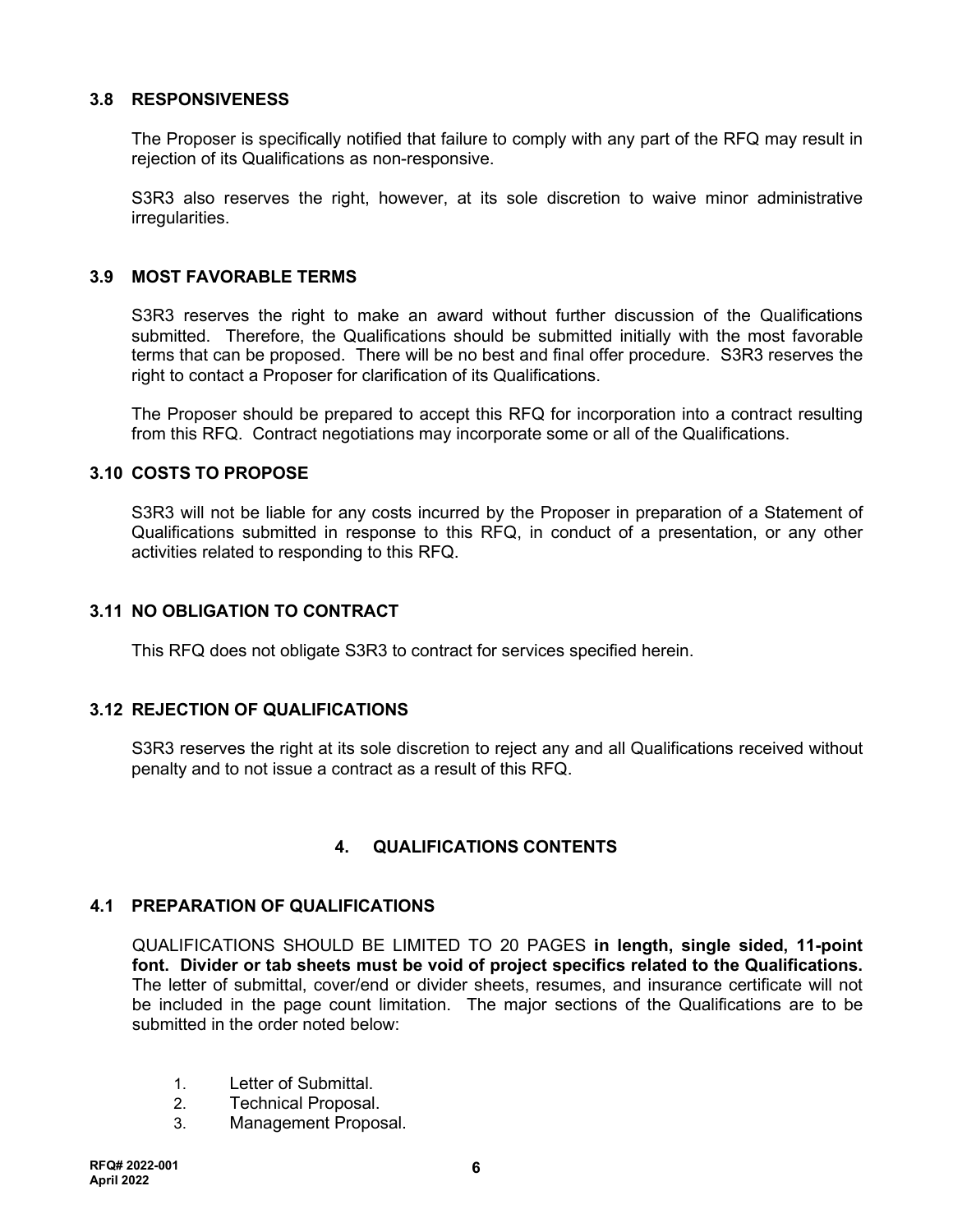Qualifications shall provide information in the same order as presented in this document with the same headings. This will not only be helpful to the evaluators of the Qualifications but should assist the Proposer in preparing a thorough response.

## **4.2 LETTER OF SUBMITTAL**

The Letter of Submittal shall be signed and dated by a person authorized to legally bind the Firm to a contractual relationship, e.g., the president or executive director if a corporation, the managing partner if a partnership, or the proprietor if a sole proprietorship. Along with introductory remarks, the Letter of Submittal is to include the following information about the Firm and any proposed subcontractors:

- 1. Name, address, principal place of business, telephone number, and fax number/e-mail address of legal entity or individual with whom contract would be written;
- 2. Legal status of the Firm (sole proprietorship, partnership, corporation, etc.);
- 3. Location of the facility from which the Firm would operate;
- 4. Acknowledgement that the Firm will comply with all terms and conditions set forth in the Request for Qualifications, unless otherwise agreed by S3R3.

## **4.3 TECHNICAL PROPOSAL**

The Technical Proposal shall contain a comprehensive description of services with specific attention to Section 2 "SCOPE OF SERVICES" and including the following elements:

- 1. PROJECT APPROACH / METHODOLOGY Include a complete description of the Firm's proposed approach and methodology for the project. This section should convey Firm's understanding of the proposed project.
- 2. WORK PLAN Include all project requirements and the proposed tasks, services, activities, etc. necessary to accomplish the scope of the project defined in this RFQ. This section of the Technical Proposal shall contain sufficient detail to convey to members of the evaluation team, the Firm's knowledge of the subjects and skills necessary to successfully complete the project. Include any required involvement of City, County or S3R3 staff. The Firm may also present any creative approaches that may be appropriate and may provide any pertinent supporting documentation.
- 3. PROJECT SCHEDULE Include a project schedule indicating when the elements of the work will be completed and when deliverables, if any, will be provided.
- 4. DELIVERABLES Fully describe deliverables to be submitted under the proposed project.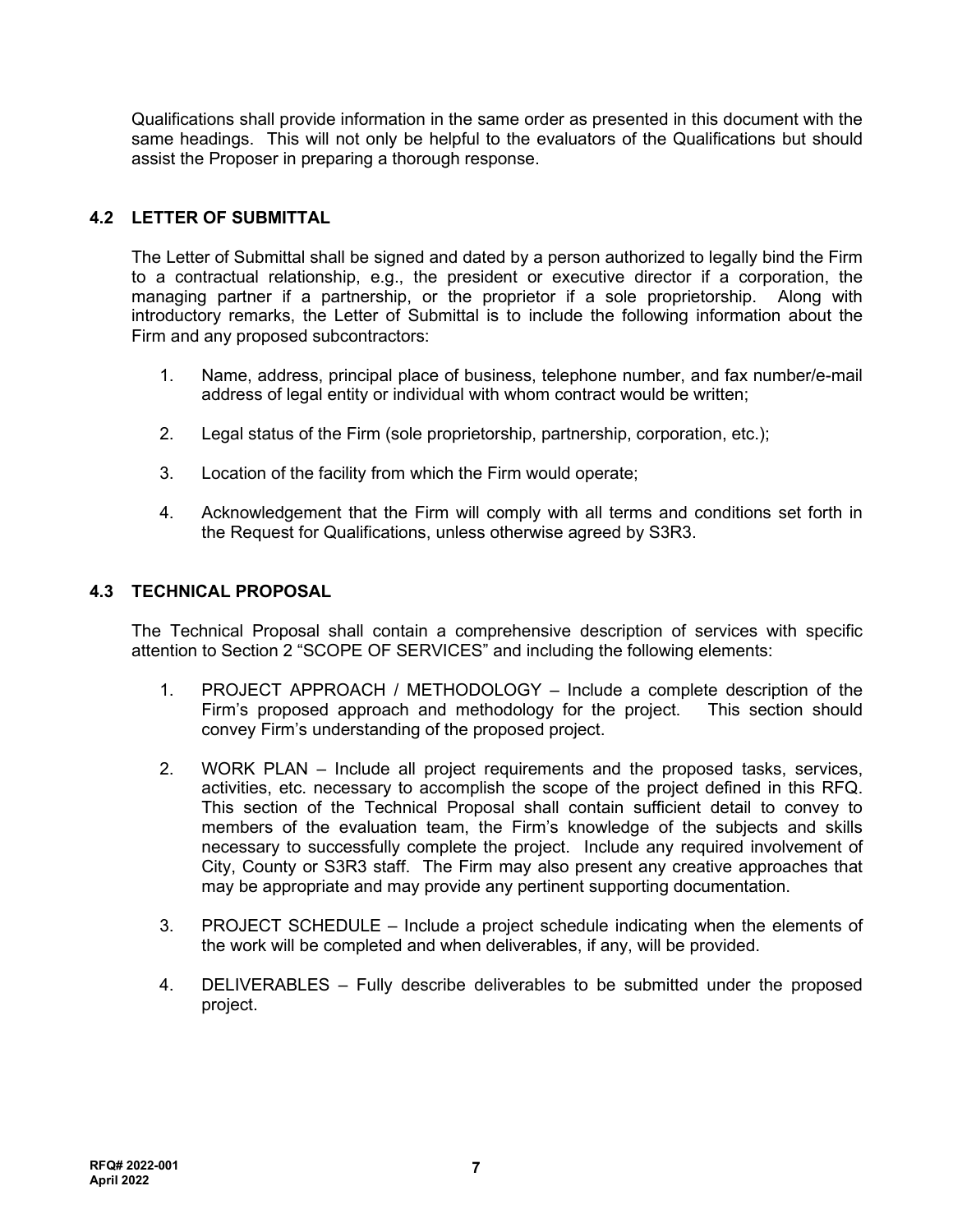## **4.4 MANAGEMENT PROPOSAL**

## A. PROJECT MANAGEMENT

- 1. PROJECT TEAM STRUCTURE / INTERNAL CONTROLS Provide a description of the proposed project team structure and internal controls to be used during the course of the project, including any subcontractors. Provide an organizational chart of the Firm indicating lines of authority for personnel involved in performance of this potential contract and relationships of this staff to other programs or functions of the Firm. This chart must also show lines of authority to the next senior level of management. Include who within the Firm will have prime responsibility and final authority for the proposed work.
- 2. STAFF QUALIFICATIONS / EXPERIENCE Identify staff, including subcontractors, who will be assigned to the potential contract, indicating the responsibilities and qualifications of such personnel, and include the amount of time each will be assigned to the project. Provide resumes' (not to exceed two (2) pages per person) for the named staff, which include information on the individual's particular skills related to this project, education, experience, significant accomplishments and any other pertinent information. The Firm shall commit that staff identified in its Qualifications will actually perform the assigned work. Any staff substitution must have the prior approval of the PDA.

#### B. EXPERIENCE OF THE FIRM

- 1. Indicate the experience the Firm and any subcontractors have in the following areas:
	- Stormwater planning
	- Stormwater Hydraulic Modeling
	- Civil Design
	- Hydrology
	- Civil Construction
	- Successful writing and submitting of Grants
	- Implementing Utility Fees
- 2. Indicate other relevant experience that indicates the qualifications of the Firm, and any subcontractors, for the performance of the potential contract.
- 3. Include a list of contracts the Firm has had during the last five (5) years that relate to the Firm's ability to perform the services needed under this RFQ. List contract reference numbers, contract period of performance, contact persons, telephone numbers, and fax numbers/e-mail addresses. The Firm grants permission to S3R3 to contact the list provided.

#### C. REFERENCES

List names, addresses, telephone numbers, and email addresses of three (3) business references for whom work has been accomplished and briefly describe the type of service provided. The Firm grants permission to S3R3 to contact the references provided. Do not include current S3R3 staff as references. S3R3 may evaluate references at S3R3's discretion.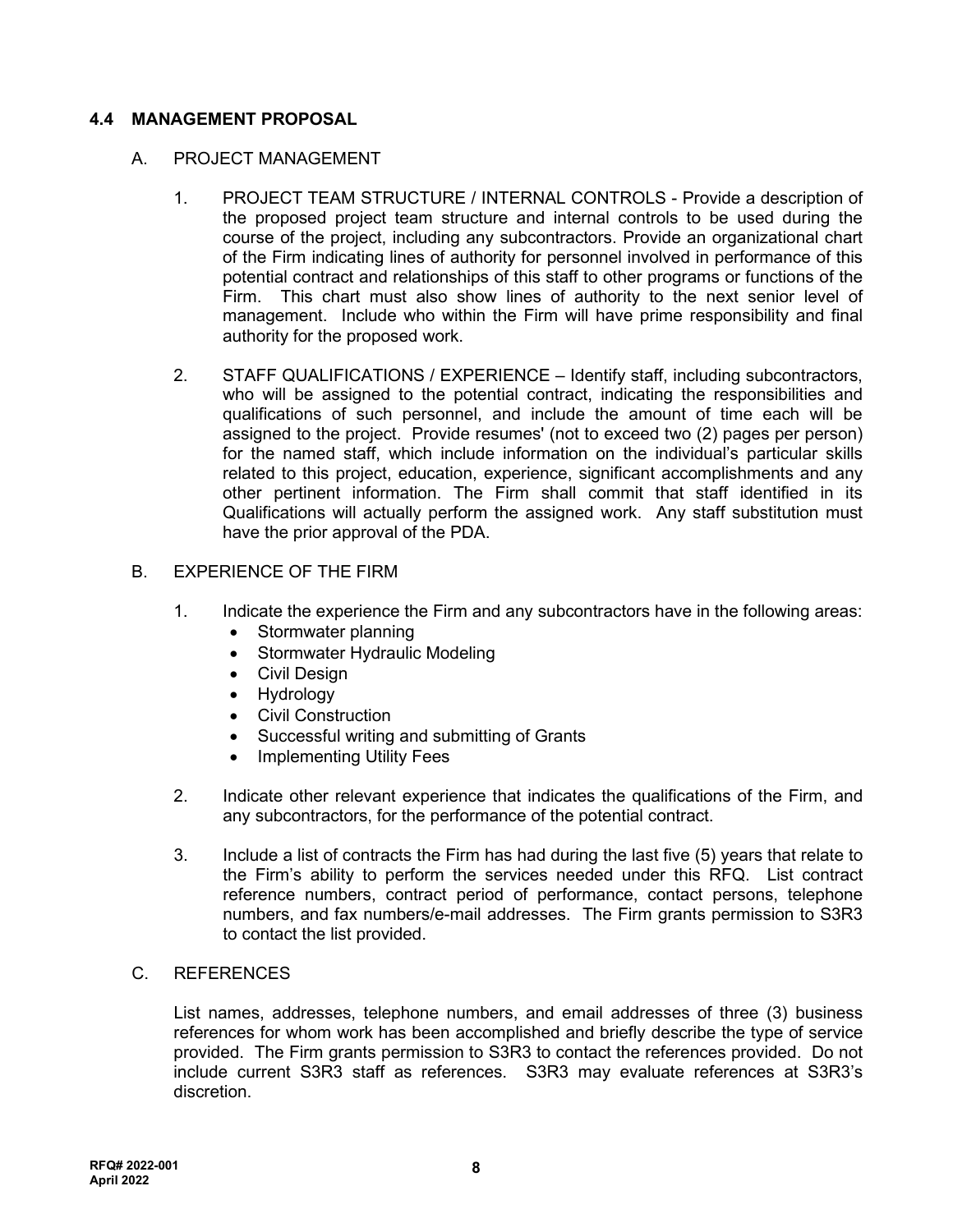## D. RELATED INFORMATION

- 1. If the Firm has had a contract terminated for default in the last five (5) years, describe the incident. Termination for default is defined as notice to stop performance due to the Firm's non-performance or poor performance and if the issue of performance was either (a) not litigated due to inaction on the part of the Proposer, or (b) litigated and such litigation determined that the Proposer was in default.
- 2. Submit full details of the terms for default including the other party's name, address, and phone number. Present the Firm's position on the matter. S3R3 will evaluate the facts and may, at its sole discretion, reject the Qualifications on the grounds of the past experience. If no such termination for default has been experienced by the Firm in the past five (5) years, so indicate.

## **5. EVALUATION**

## **5.1 EVALUATION PROCEDURE**

Responsive Qualifications will be evaluated in accordance with the requirements stated in this solicitation and any addenda issued. Evaluation of Qualifications shall be accomplished by an evaluation team, to include S3R3, and possibly the City of Spokane and Spokane County staff to be designated by S3R3, which will determine the ranking of the Qualifications.

S3R3, at its sole discretion, may elect to select the top-scoring Firms as finalists for an oral presentation.

S3R3 may contact the Firm for clarification of any portion of the Firm's Qualifications.

## **5.2 EVALUATION WEIGHTING AND SCORING**

The following weighting and points will be assigned to the Qualifications for evaluation purposes:

| <b>Technical Proposal</b> - 50%                                                                                | 100 points                                                                               |            |
|----------------------------------------------------------------------------------------------------------------|------------------------------------------------------------------------------------------|------------|
| Project Approach/Methodology<br>Quality of Work Plan<br><b>Project Schedule</b><br><b>Project Deliverables</b> | 40 Points (Maximum)<br>20 Points (Maximum)<br>20 Points (Maximum)<br>20 Points (Maximum) |            |
| <b>Management Proposal - 50%</b>                                                                               |                                                                                          | 100 points |
| <b>Project Team Structure/</b><br><b>Internal Controls</b>                                                     | 30 Points (Maximum)                                                                      |            |
| <b>Staff Qualifications/Experience</b><br>Experience of the Firm                                               | 30 Points (Maximum)<br>40 Points (Maximum)                                               |            |
|                                                                                                                |                                                                                          |            |

## **GRAND TOTAL FOR WRITTEN 200 POINTS**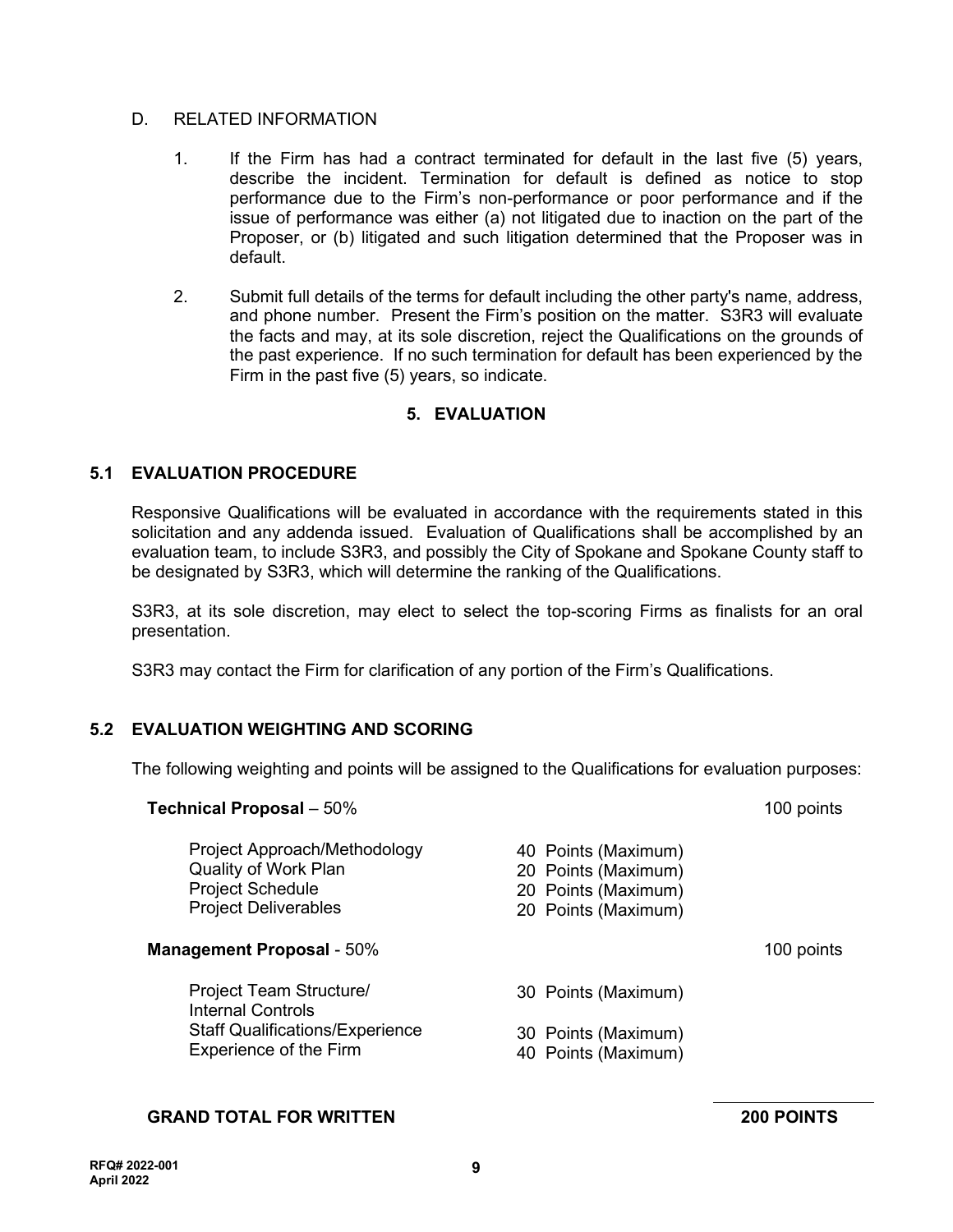## **QUALIFICATIONS**

#### **5.3 ORAL PRESENTATIONS MAY BE REQUIRED**

Written submittals and oral presentations, if considered necessary, will be utilized in selecting the winning Qualifications. S3R3, at its sole discretion, may elect to select the top scoring finalists from the written evaluation for an oral presentation and final determination of contract award. Should S3R3 elect to hold oral presentations, it will contact the top-scoring Firm(s) to schedule a date, time and location. Commitments made by the Firm at the oral interview, if any, will be considered binding.

## **5.4 AWARD OF CONTRACT**

This RFQ does not obligate S3R3 to award a contract.

S3R3 reserves the option of awarding this contract in any manner most advantageous for S3R3. More than one contract may be awarded.

Award of contract, when made, will be to the proposer whose Qualifications are the most favorable to S3R3, taking into consideration the evaluation factors. The S3R3 Board shall make the award of contract or purchase.

#### **5.5 NOTIFICATION TO PROPOSERS**

After an award recommendation has been determined, Proposers will be sent an Intent to Award notification via e-mail.

#### **5.6 DEBRIEFING OF UNSUCCESSFUL PROPOSERS**

Upon request, a debriefing conference will be scheduled with an unsuccessful Proposer. Discussion will be limited to a critique of the requesting Firm's Qualifications. Comparisons between Qualifications or evaluations of the other Qualifications will not be allowed. Debriefing conferences may be conducted in person or on the telephone.

#### **5.7 PROTEST PROCEDURE**

Following evaluation, a recommendation for award shall be submitted to the S3R3 Board. Award of contract, if made, shall be by the S3R3 Board in an open meeting. Proposers wishing to protest the award of the contract must make their protests before the S3R3 Board at the award hearing.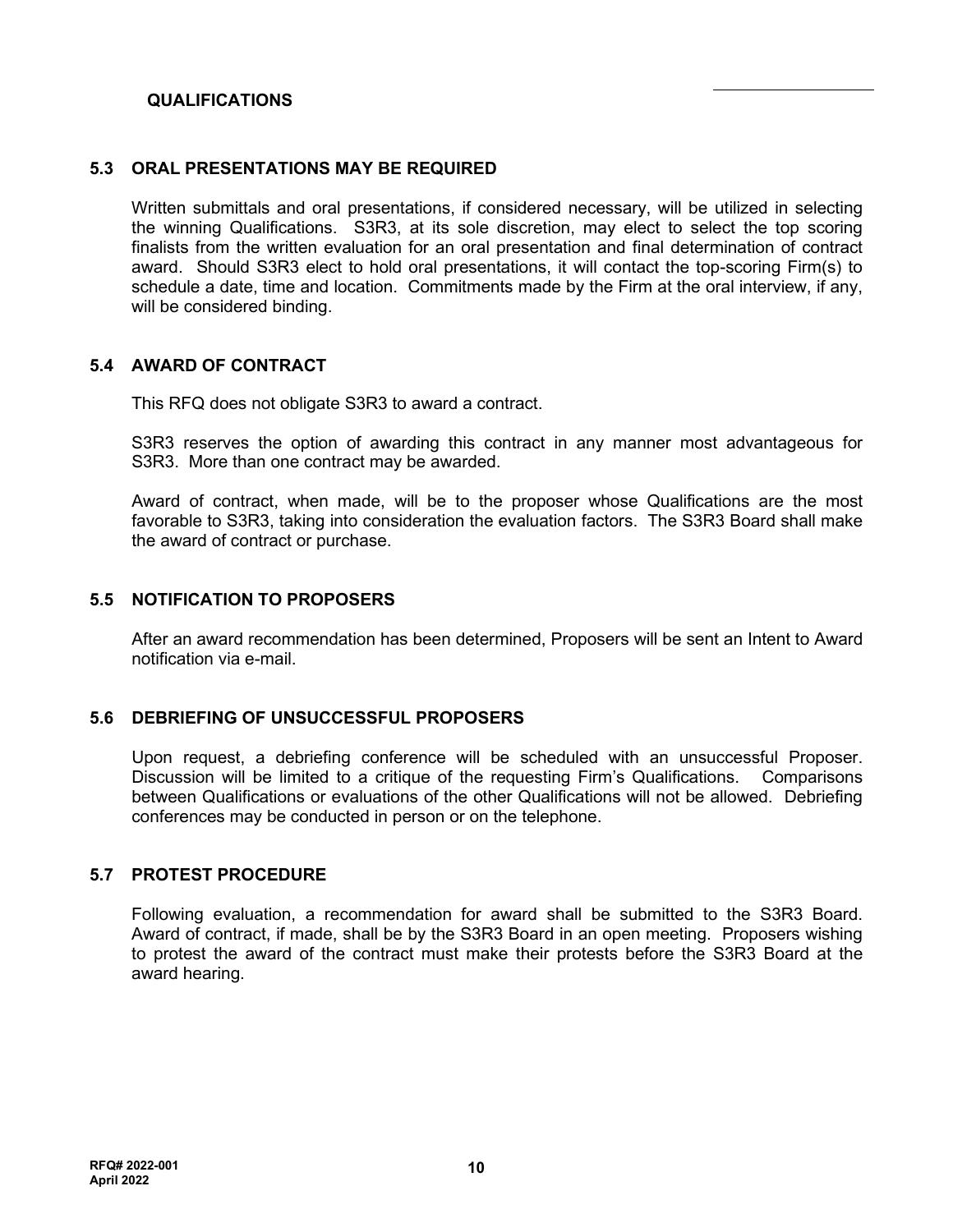## **6. CONTRACT TERMS**

## **6.1 ANTI-KICKBACK**

No officer or employee of S3R3, having the power or duty to perform an official act or action related to this contract shall have or acquire any interest in the contract, or have solicited, accepted or granted a present or future gift, favor, service or other thing of value from or to any person involved in the contract.

## **6.2 DISPUTES**

This contract shall be performed under the laws of Washington State. Any litigation to enforce this contract or any of its provisions shall be brought in Spokane County, Washington.

#### **6.3 TERMINATION**

Either party may terminate this contract by sixty (60) days written notice to the other party.

#### **6.4 NONDISCRIMINATION**

No individual shall be excluded from participation in, denied the benefit of, subjected to discrimination under, or denied employment in the administration of or in connection with this Contract because of age, sex, race, color, religion, creed, marital status, familial status, sexual orientation including gender expression or gender identity, national origin, honorably discharged veteran or military status, the presence of any sensory, mental or physical disability, or use of a service animal by a person with disabilities. The Firm agrees to comply with, and to require that all subcontractors comply with, Section 504 of the Rehabilitation Act of 1973 and the Americans with Disabilities Act, as applicable to the Firm.

## **6.5 COMPLIANCE WITH WAGE PAYMENT STATUTES**

Contract will require a certification of compliance with wage payment statutes. A certification form will be sent with the contract to be signed by an authorized representative of the Firm stating that within the three year period immediately preceding the Qualifications solicitation date, the Firm is not a "willful" violator as defined in RCW 49.48.082, of any provision of chapters 49.46, 49.48, or 49.52 RCW, as determined by a final and binding citation and notice of assessment issued by the Department of Labor and Industries or through a civil judgment entered by a court of limited or general jurisdiction.

#### **6.6 LIABILITY**

The Firm shall indemnify, defend and hold harmless S3R3, its officers and employees from all claims, demands, or suits in law or equity arising from the Firm's negligence or breach or its obligations under the contract. The Firm's duty to indemnify shall not apply to liability caused by the sole negligence of S3R3, its officers and employees. The Firm's duty to indemnify for liability arising from the concurrent negligence of S3R3, its officers and employees and the Firm, its officers and employees shall apply only to the extent of the negligence of the Firm, its officers and employees. The Firm's duty to indemnify shall survive termination or expiration of the contract. The Firm waives, with respect to S3R3 only, its immunity under RCW Title 51, Industrial Insurance.